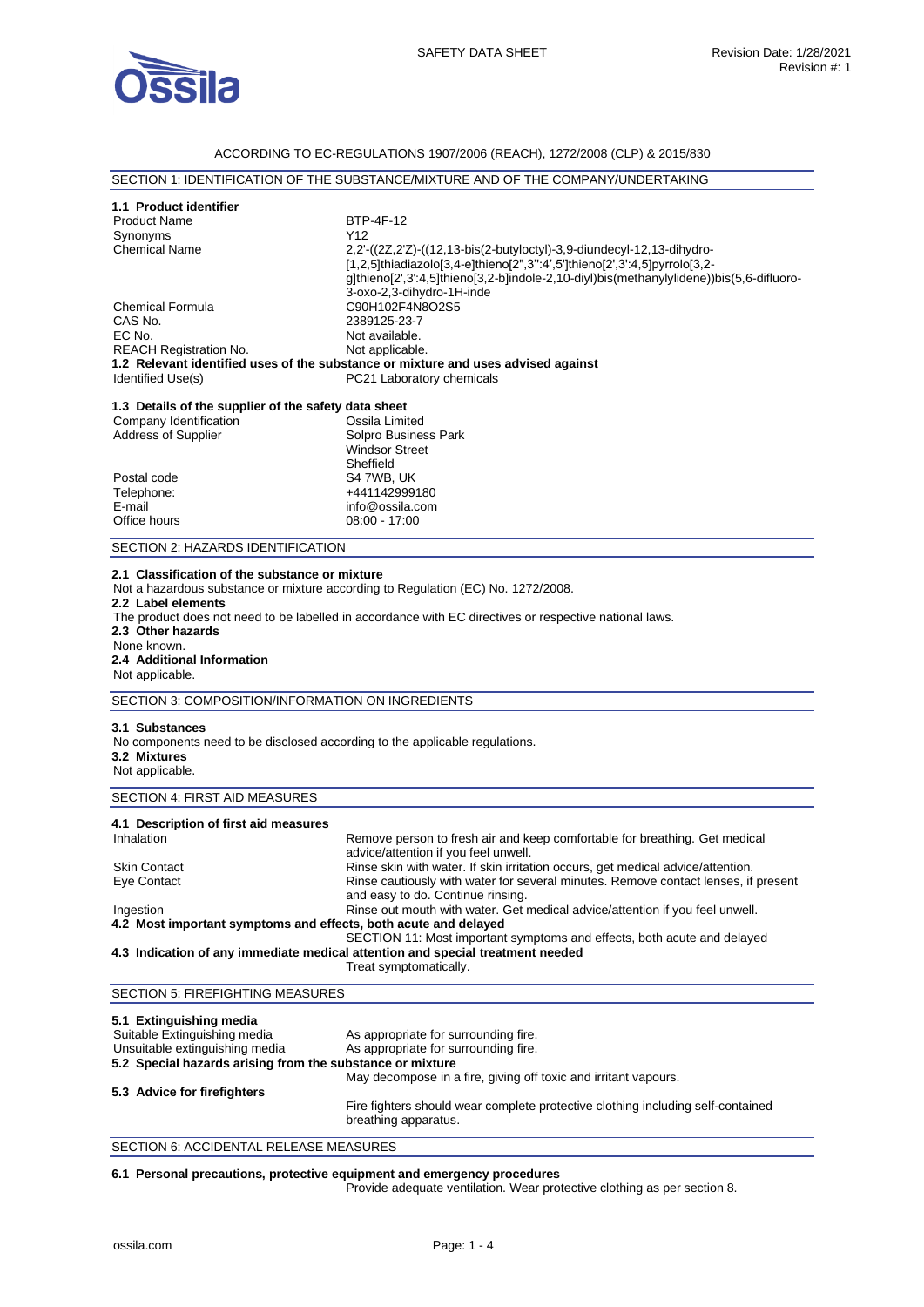

| 6.2 Environmental precautions                                                                 |                                                                                                                                                                                                              |  |  |  |
|-----------------------------------------------------------------------------------------------|--------------------------------------------------------------------------------------------------------------------------------------------------------------------------------------------------------------|--|--|--|
| Avoid release to the environment.<br>6.3 Methods and material for containment and cleaning up |                                                                                                                                                                                                              |  |  |  |
|                                                                                               | Sweep up spilled substance but avoid making dust. Use vacuum equipment for<br>collecting spilt materials, where practicable. Dispose of contents in accordance with<br>local, state or national legislation. |  |  |  |
| 6.4 Reference to other sections                                                               | See Also Section 8, 13.                                                                                                                                                                                      |  |  |  |
| <b>SECTION 7: HANDLING AND STORAGE</b>                                                        |                                                                                                                                                                                                              |  |  |  |
|                                                                                               |                                                                                                                                                                                                              |  |  |  |
| 7.1 Precautions for safe handling                                                             | Avoid breathing dust/aerosols. Use only in a well-ventilated area. Wear protective                                                                                                                           |  |  |  |
|                                                                                               | clothing as per section 8.                                                                                                                                                                                   |  |  |  |
| 7.2 Conditions for safe storage, including any incompatibilities                              | Store in a well-ventilated place. Keep container tightly closed.                                                                                                                                             |  |  |  |
| Storage temperature                                                                           | Ambient.                                                                                                                                                                                                     |  |  |  |
| Storage life                                                                                  | Stable under normal conditions.<br>None known.                                                                                                                                                               |  |  |  |
| Incompatible materials<br>7.3 Specific end use(s)                                             |                                                                                                                                                                                                              |  |  |  |
|                                                                                               | Not known. See Section: 1.2.                                                                                                                                                                                 |  |  |  |
| SECTION 8: EXPOSURE CONTROLS/PERSONAL PROTECTION                                              |                                                                                                                                                                                                              |  |  |  |
| 8.1 Control parameters                                                                        |                                                                                                                                                                                                              |  |  |  |
| 8.1.1 Occupational Exposure Limits                                                            |                                                                                                                                                                                                              |  |  |  |
| 8.2 Exposure controls                                                                         | No Occupational Exposure Limit assigned.                                                                                                                                                                     |  |  |  |
| 8.2.1. Appropriate engineering controls                                                       | Ensure adequate ventilation. A washing facility/water for eye and skin cleaning<br>purposes should be present.                                                                                               |  |  |  |
| 8.2.2. Personal protection equipment<br>Eye Protection                                        | Wear eye protection with side protection (EN166).                                                                                                                                                            |  |  |  |
| Skin protection                                                                               | Wear protective clothing and gloves: Impervious gloves (EN 374).                                                                                                                                             |  |  |  |
| Respiratory protection                                                                        | Normally no personal respiratory protection is necessary.                                                                                                                                                    |  |  |  |
| Thermal hazards                                                                               | None known.                                                                                                                                                                                                  |  |  |  |
| 8.2.3. Environmental Exposure Controls Avoid release to the environment.                      |                                                                                                                                                                                                              |  |  |  |
| SECTION 9: PHYSICAL AND CHEMICAL PROPERTIES                                                   |                                                                                                                                                                                                              |  |  |  |

|  | 9.1 Information on basic physical and chemical properties |  |  |  |  |  |
|--|-----------------------------------------------------------|--|--|--|--|--|
|--|-----------------------------------------------------------|--|--|--|--|--|

| Appearance                              | Solid powder/crystals |
|-----------------------------------------|-----------------------|
|                                         | Colour: Dark blue     |
| Odour                                   | Not known.            |
| Odour threshold                         | Not known.            |
| рH                                      | Not known.            |
| Melting point/freezing point            | Not known.            |
| Initial boiling point and boiling range | Not known.            |
| <b>Flash Point</b>                      | Not known.            |
| Evaporation rate                        | Not known.            |
| Flammability (solid, gas)               | Not known.            |
| Upper/lower flammability or explosive   | Not known.            |
| limits                                  |                       |
| Vapour pressure                         | Not known.            |
| Vapour density                          | Not known.            |
| Density (g/ml)                          | Not known.            |
| Relative density                        | Not known.            |
|                                         |                       |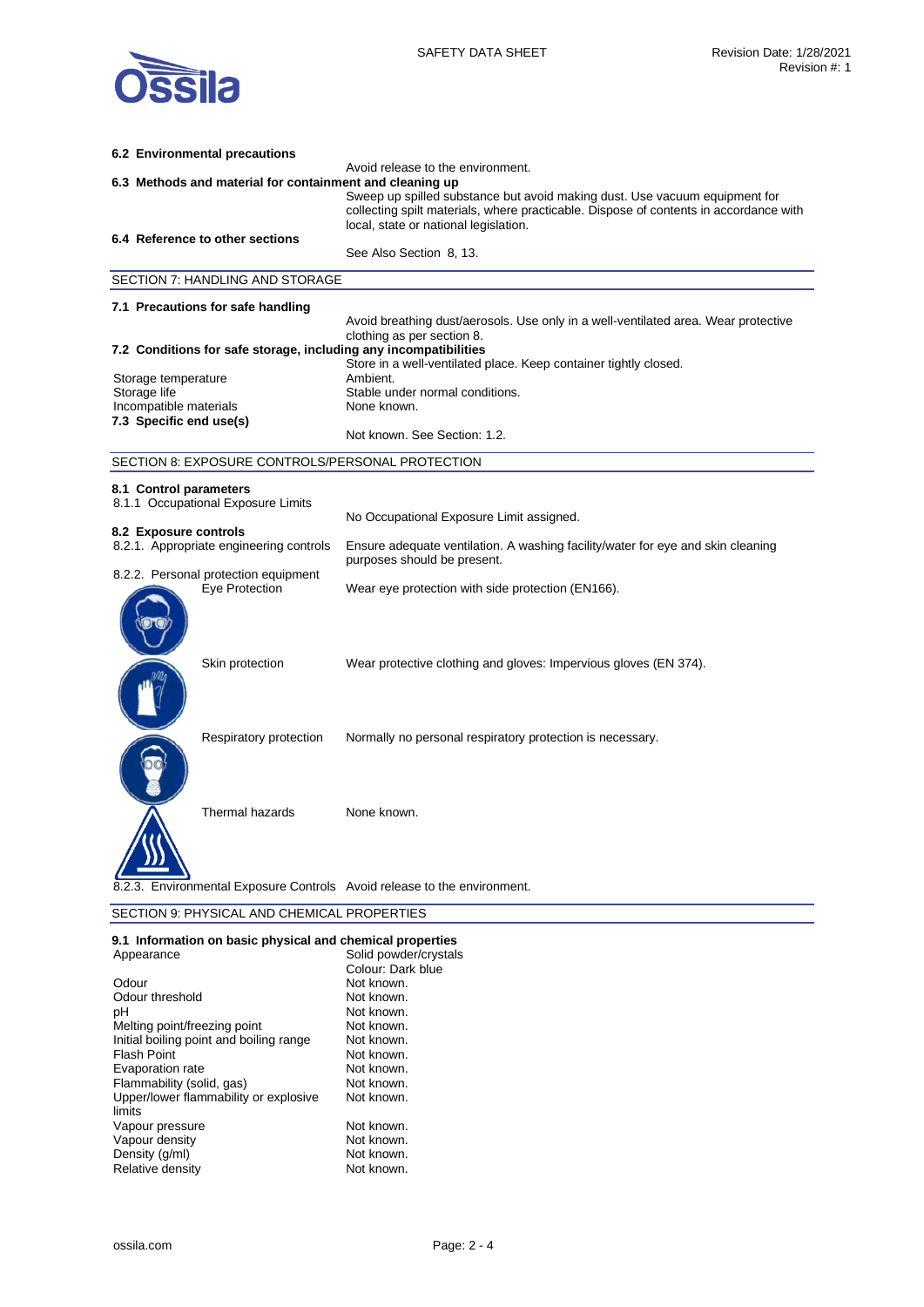

| Solubility(ies)                              | Solubility (Water): Not known.                                                       |
|----------------------------------------------|--------------------------------------------------------------------------------------|
|                                              | Solubility (Other): Not known.                                                       |
| Partition coefficient: n-octanol/water       | Not known.                                                                           |
| Auto-ignition temperature                    | Not known.                                                                           |
| Decomposition Temperature (°C)               | Not known.                                                                           |
| Viscosity                                    | Not known.                                                                           |
| Explosive properties<br>Oxidising properties | Not known.<br>Not known.                                                             |
| 9.2 Other information                        |                                                                                      |
|                                              | None.                                                                                |
| SECTION 10: STABILITY AND REACTIVITY         |                                                                                      |
|                                              |                                                                                      |
| 10.1 Reactivity                              |                                                                                      |
|                                              | None anticipated.                                                                    |
| 10.2 Chemical Stability                      | Stable under normal conditions.                                                      |
| 10.3 Possibility of hazardous reactions      |                                                                                      |
|                                              | Not known.                                                                           |
| 10.4 Conditions to avoid                     |                                                                                      |
|                                              | Not known.                                                                           |
| 10.5 Incompatible materials                  |                                                                                      |
|                                              | Not known.                                                                           |
| 10.6 Hazardous decomposition products        |                                                                                      |
|                                              | No hazardous decomposition products known.                                           |
| SECTION 11: TOXICOLOGICAL INFORMATION        |                                                                                      |
| 11.1 Information on toxicological effects    |                                                                                      |
| Acute toxicity - Ingestion                   | Not classified.                                                                      |
| Acute toxicity - Skin Contact                | Not classified.                                                                      |
| Acute toxicity - Inhalation                  | Not classified.                                                                      |
| Skin corrosion/irritation                    | Not classified.                                                                      |
| Serious eye damage/irritation                | Not classified.                                                                      |
| Skin sensitization data                      | Not classified.                                                                      |
| Respiratory sensitization data               | Not classified.                                                                      |
| Germ cell mutagenicity                       | Not classified.                                                                      |
| Carcinogenicity<br>Reproductive toxicity     | Not classified.<br>Not classified.                                                   |
| Lactation                                    | Not classified.                                                                      |
| STOT - single exposure                       | Not classified.                                                                      |
| STOT - repeated exposure                     | Not classified.                                                                      |
| Aspiration hazard                            | Not classified.                                                                      |
| 11.2 Other information                       |                                                                                      |
|                                              | Not known.                                                                           |
| SECTION 12: ECOLOGICAL INFORMATION           |                                                                                      |
| 12.1 Toxicity                                |                                                                                      |
| Toxicity - Aquatic invertebrates             | Not known.                                                                           |
| Toxicity - Fish                              | Not known.                                                                           |
| Toxicity - Algae                             | Not known.                                                                           |
| <b>Toxicity - Sediment Compartment</b>       | Not classified.                                                                      |
| Toxicity - Terrestrial Compartment           | Not classified.                                                                      |
| 12.2 Persistence and Degradation             |                                                                                      |
|                                              | Not known.                                                                           |
| 12.3 Bioaccumulative potential               | Not known.                                                                           |
| 12.4 Mobility in soil                        |                                                                                      |
|                                              | Not known.                                                                           |
| 12.5 Results of PBT and vPvB assessment      |                                                                                      |
|                                              | Not known.                                                                           |
| 12.6 Other adverse effects                   |                                                                                      |
|                                              | Not known.                                                                           |
| SECTION 13: DISPOSAL CONSIDERATIONS          |                                                                                      |
|                                              |                                                                                      |
| 13.1 Waste treatment methods                 | Dispose of contents in accordance with local, state or national legislation. Recycle |
|                                              | only completely emptied packaging. Normal disposal is via incineration operated by   |
|                                              |                                                                                      |

Disposal should be in accordance with local, state or national legislation.

an accredited disposal contractor. Send to a licensed recycler, reclaimer or

**13.2 Additional Information** 

incinerator.